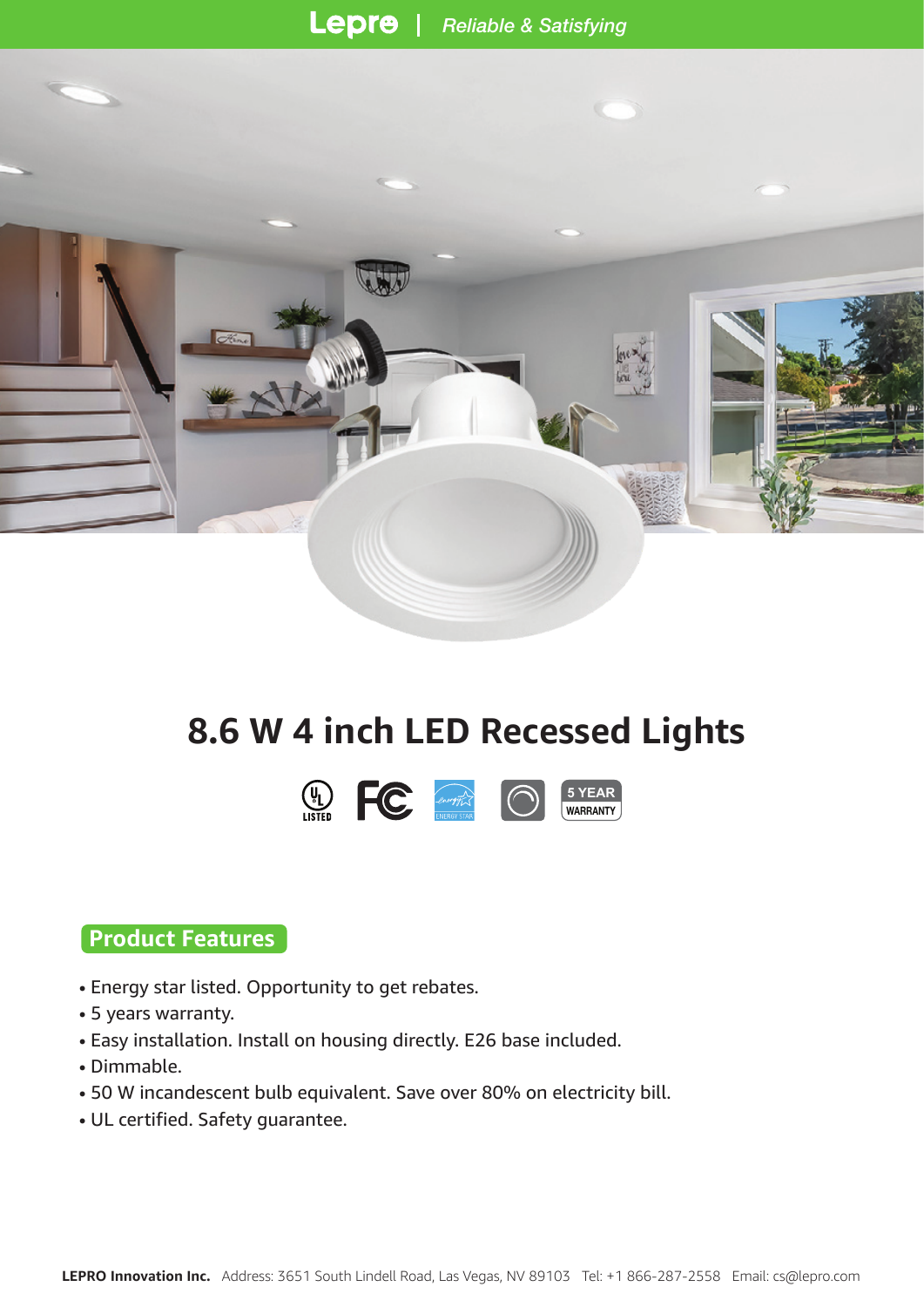## **Product Information**

| <b>SKU</b>          | 170001-DW-US-12  | <b>EAN Code</b>             | 4894495032365      |  |
|---------------------|------------------|-----------------------------|--------------------|--|
| Base Type           | E26              | Power Consumption (W)       | 8.6                |  |
| Brightness (lm)     | 650              | Incandescent Equivalent (W) | 50                 |  |
| Light Color         | Daylight White   | Color Temperature (K)       | 5000               |  |
| Dimmable            | Dimmable         | <b>CRI</b>                  | >80                |  |
| Beam Angle (Degree) | 90               | Input Voltage (v)           | <b>120V AC</b>     |  |
| Frequency (hz)      | 60               | <b>Power Factor</b>         | > 0.7              |  |
| Net Weight (lb)     | 0.33             | Power Srouce                | AC                 |  |
| Waterproof          | No.              | Safety Rating               | UL, FCC            |  |
| Package Quantity    | Pack of 12 Units | Warranty                    | 5 Years            |  |
| Weight              | 4                | <b>Energy Rating</b>        | <b>Energy Star</b> |  |

## **Product Dimensions**



128 mm / 5.03 in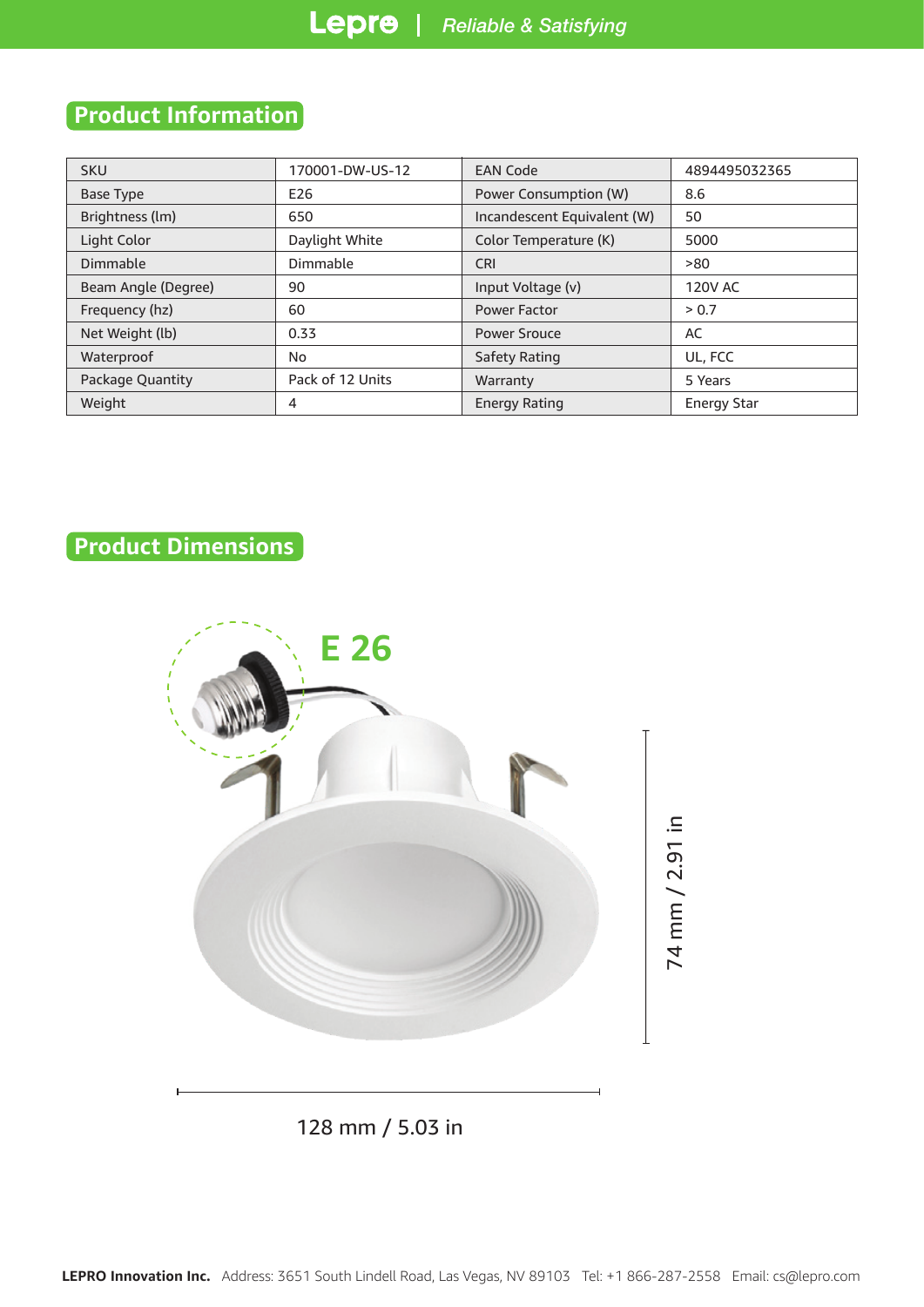## **Photometric Data**

### Luminous Intensity Distribution Diagram | Isocandela (rectangle)









#### IsoLux Plot The Average Illuminance Effective Figure